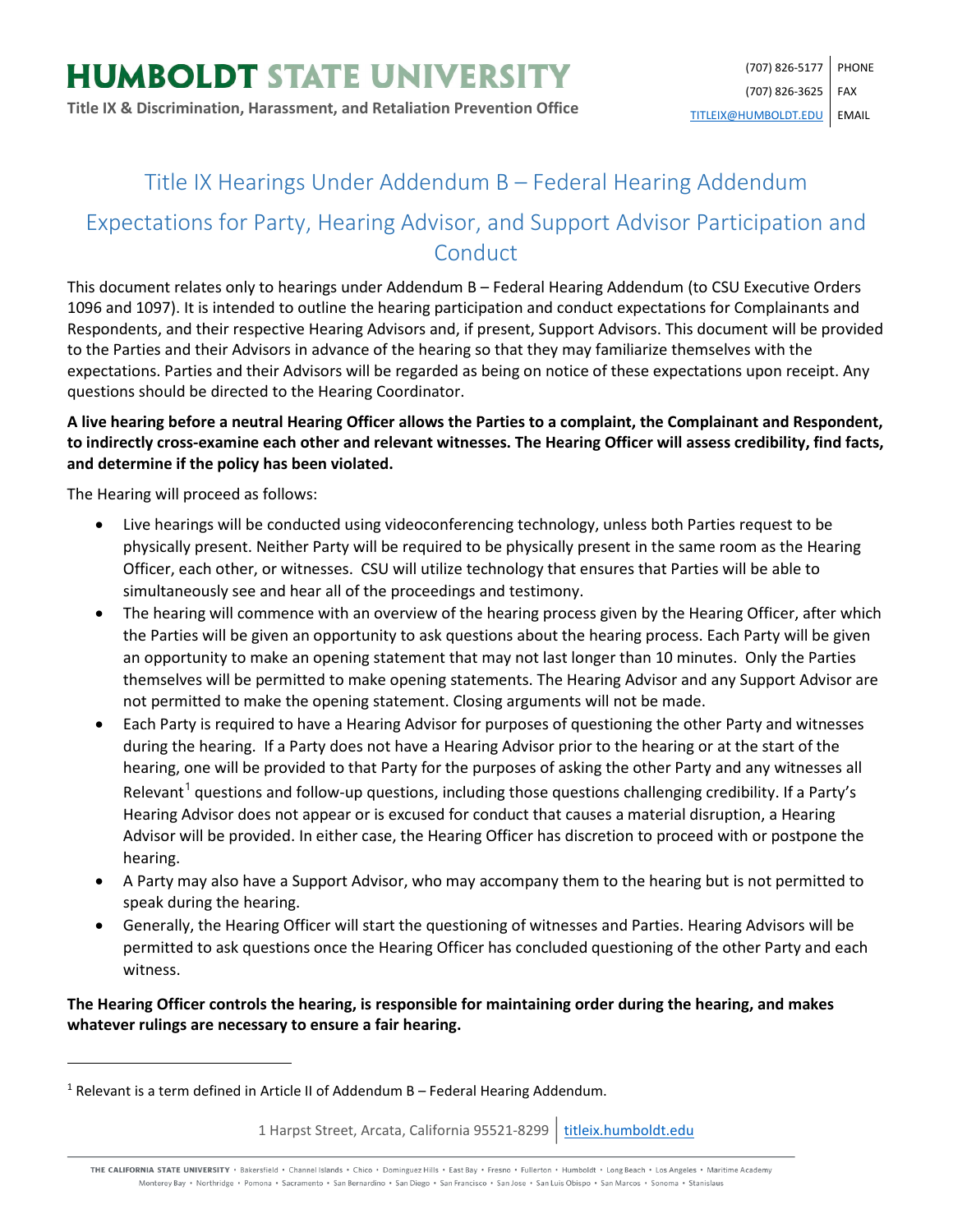#### **Abusive or otherwise disorderly behavior that causes a material disruption will not be tolerated.**

## **The Hearing Officer may excuse any person (including either Party, their Hearing Advisor, and Support Advisor) whose behavior causes a material disruption.**

#### **The expectations for participation and conduct during hearings are as follows:**

- 1. The Family Educational Rights and Privacy Act (FERPA) covers hearings. The hearing will be closed to all persons except:
	- The Parties;

 $\overline{\phantom{a}}$ 

- One Hearing Advisor per Party;
- One Support Advisor per Party;
- Appropriate witnesses while they are testifying;
- The Title IX Coordinator;
- The Title IX Investigator
- The Student Conduct Administrator;
- The Hearing Officer; and
- The Hearing Coordinator.

A CSU Administrator may be present but will not participate in the hearing. Campus police or a security officer may also be present if deemed appropriate or necessary by the appropriate Campus administrator, Hearing Coordinator or Hearing Officer. An individual providing technological support may also be present. No other individuals are allowed to hear or observe by any means.<sup>[2](#page-1-0)</sup> Those present will be asked to identify themselves and their role in the hearing.

- 2. Participants who are attending the hearing remotely using videoconferencing technology will be asked to show the room from which they are participating and verbally confirm that they are alone in the room. A Party's Hearing Advisor and Support Advisor may be present with a Party in the same room.
- 3. The Campus will make or arrange for an official audio recording of the hearing. The recording is University property. No other recording of the hearing is permitted. A Party who records the hearing will be in violation of the Student Conduct Code (for students) or applicable professional code of conduct (for employees) and may be disciplined for doing so. The audio recording will be retained by the Hearing Coordinator or designee in accordance with the Campus records/information retention and disposition schedule. Parties may request to inspect and review the recording.
- 4. In order to ensure the efficiency of the hearing and the integrity of the audio recording, Parties and Hearing Advisors who are participating remotely will be required to mute their microphones when they are not speaking during the hearing. Support Advisors who are participating remotely will be required to mute their microphone throughout the hearing.
- 5. Hearing Advisors and Support Advisors are not permitted to make opening statements on behalf of a Party. Neither Parties themselves nor their Hearing Advisors or Support Advisors will make closing statements.
- 6. Parties themselves are not permitted to directly question another Party or witness. All questioning must be done by the Hearing Advisors and the Hearing Officer only.
- 7. All questions must be asked in a respectful, non-abusive manner. The Hearing Officer determines whether a question satisfies this requirement and may require that Hearing Advisor rephrase a relevant question or repeat the question in a respectful manner when the Hearing Officer determines that the question was asked in a disrespectful or abusive manner.
- 8. Immediately after each question is asked by a Hearing Advisor, and before the question is answered, the Hearing Officer will indicate whether the question is Relevant, and if it is not, provide a brief explanation as

<span id="page-1-0"></span><sup>&</sup>lt;sup>2</sup> Interpreters or individuals required by ADA accommodations are permitted. If applicable, that person will also identify themselves and their role in the hearing.